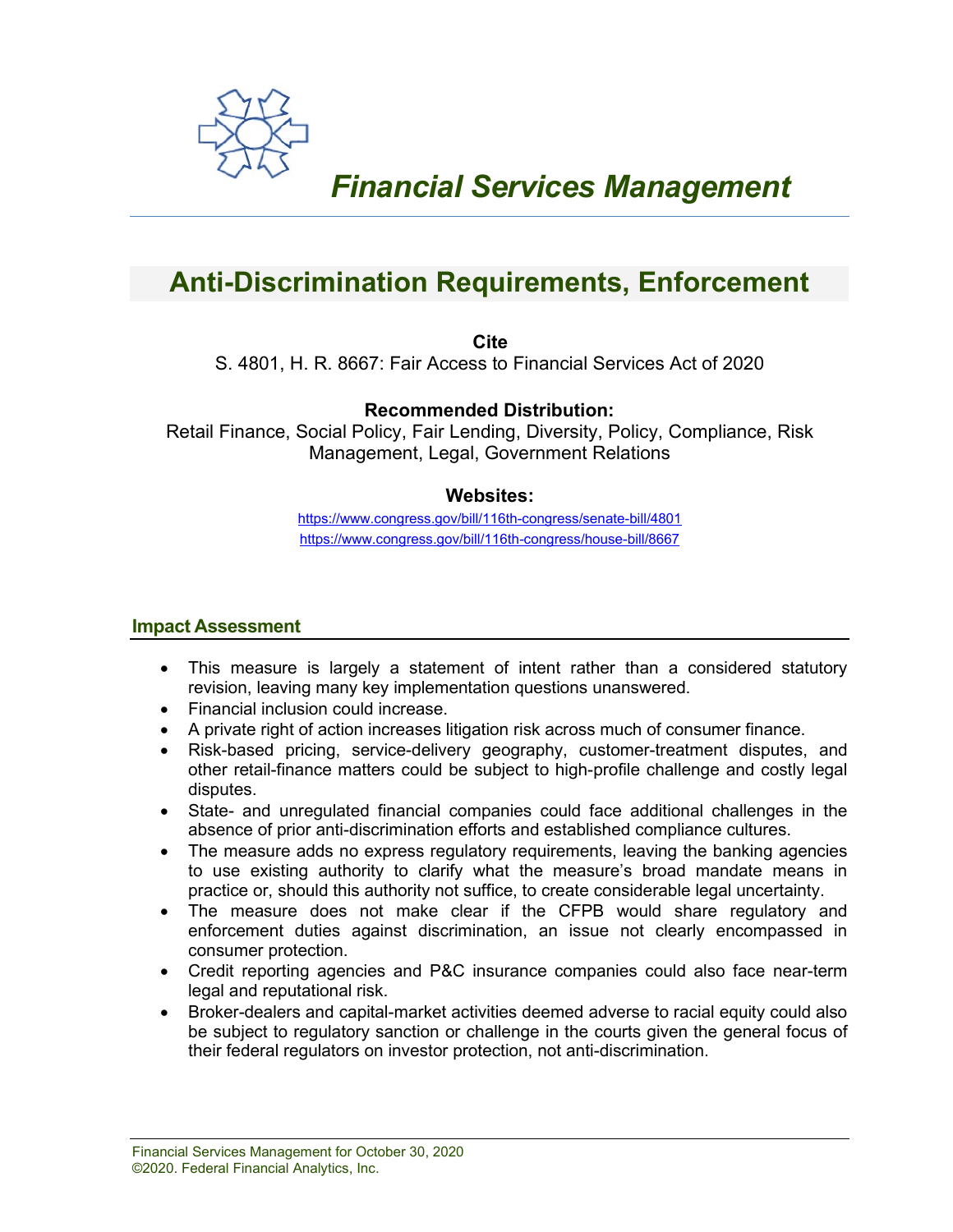#### **Overview**

Congressional Democrats have introduced legislation that formally expands civil-rights obligations to financial institutions. Although framed in introductory statements as a measure aimed at banks, the bill in fact reaches across virtually all consumer-finance companies and many others regardless of charter and standing under state versus federal law. Although much remains unclear in this short bill about how its financial-inclusion and racial-justice objectives would be achieved in practice, the measure's private right of action against perceived violations would create significant legal and reputational risk across the sector and, for business lines under public scrutiny, still more damage that could lead to franchise-value cost.

#### **Impact**

 $\mathbf D$ emocrats clearly intend for this bill to be an opening salvo ahead of an election that could give them considerably more power to enforce an array of racial-equity objectives. These include a racial-equity mandate for the Federal Reserve that goes well beyond monetary policy,**[1](#page-1-0)** expansion of the Community Reinvestment Act to make it more stringent for banks and applicable to other financial companies,**[2](#page-1-1)** new "Fed accounts" to bypass banks,**[3](#page-1-2)** and many proposals to expand community development financial institutions, minority depository institutions, and other financialinclusion entities. However, in the wake of numerous assertions about "bankingwhile-Black" barriers, new statutory requirements ensuring fair access will likely number among these high-profile regulatory and statutory initiatives in 2021 if Democrats gain power after the election.

Even in the absence of express coverage of financial-services delivery under the Civil Rights Act, many financial institutions have worked hard to end discrimination. However, focus has often been on specific issues such as employment or lending, not on the very wide range of activities and offerings expressly covered in this measure. Many new issues – e.g., risk-based pricing that may appear to correlate with protected groups, the types of products on offer (e.g., wealth management) that appear to exclude minorities, and facility location – may come under new scrutiny and even attack. Enforcement may or may not come via federal agencies for companies subject to them, but they and all other financial institutions – even those viewing themselves as far distant from traditional retail consumers – would face significantly more legal and reputational risk due to the measure's private right of action. This gives individuals and lawyers representing groups the power to sue individually or via costly class-action cases for any company deemed to have violated the bill's revised provisions in the Civil Rights Act. Such litigation has significant costs, but may pose risks up to and including some to franchise value if allegations arouse strong public sentiment.

<span id="page-1-0"></span><sup>1</sup> See **FEDERALRESERVE58**, *Financial Services Management*, August 6, 2020.

<span id="page-1-1"></span><sup>2</sup> See **CRA29**, *Financial Services Management*, September 21, 2020.

<span id="page-1-2"></span><sup>3</sup> See **CBDC**, *Financial Services Management*, April 16, 2020.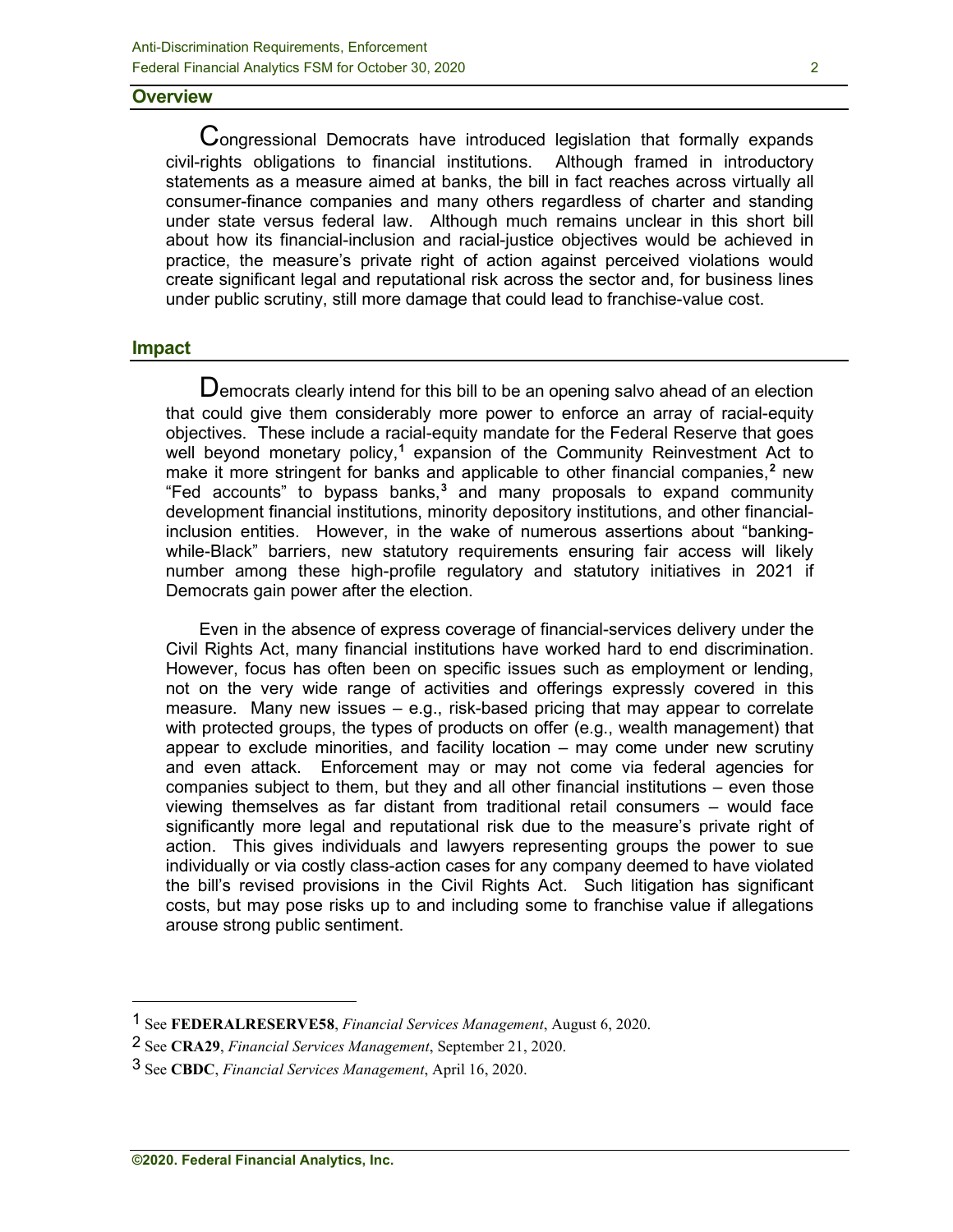As noted, this legislation does not apply only to banks. It tracks a broader definition of "financial institution" that includes not only many banking organizations, but also broker-dealers, insurance companies, investment funds, foreign-bank branches and agencies, and the full swath of financial entities subsumed within the Federal Reserve's definition of providing "finance" or products and services incidental to finance. A 2013 Federal Reserve rule defines these terms broadly,**[4](#page-2-0)** going well beyond the activities expressly permissible for bank holding companies to capture much, if not all, of what is conventionally thought of as financial services and many entities outside the reach of specific law – e.g., the Equal Credit Opportunity Act (ECOA) – generally thought to encompass the anti-discrimination duties of retail financial companies.

Reflecting ongoing rethinking about these issues, the CFPB has sought comment on new ways to interpret and even enforce ECOA.**[5](#page-2-1)** Action on legislation of this sort would dramatically change how the Bureau would go about doing so, expanding the scope of its review and, under a Democratic head, targeting it far more forcefully across all large retail-finance firms.

Insurance companies are generally outside the scope of both the banking agencies and the CFPB. Thus, there has been little opportunity for federal remedy when House Democrats questioned the sector on matters such as the extent to which auto-insurance pricing is equitable. Private mortgage-insurance companies could also come under criticism related to risk-based pricing, which a recent study suggests in part imposes a "black tax" on homeownership.**[6](#page-2-2)** This legislation does not give either the banking agencies or CFPB greater tools to discipline insurance companies, but the private right of action it endorses would create at least as much legal and reputational risk.

Credit reporting companies are within the CFPB's ambit, but the Bureau has so far taken no direct action to address allegations that credit-scoring methodologies discriminate against Blacks and other minority groups. If enacted, this legislation would not only give the Bureau more authority to do so, but again also create additional litigation and franchise-value risk.

#### **What's Next**

S. 4801 was introduced on October 21 by Senate Banking Committee Ranking Member Brown (D-OH) and cosponsored by five of his Democratic colleagues. H.R. 8667 was introduced on October 23 by Reps. Johnson (D-GA), and Beatty (D-OH).

#### **Analysis**

I his analysis addresses aspects of the final rule with strategic and policy impact. Clients are referred to the final rule for compliance and technical matters.

<span id="page-2-2"></span>6 See **GSE-102120**, *GSE Activity Report*, October 21, 2020.

<span id="page-2-0"></span><sup>4</sup> See **SYSTEMIC65**, *Financial Services Management,* April 10, 2013.

<span id="page-2-1"></span><sup>5</sup> See **FAIRLEND7**, *Financial Services Management*, July 31, 2020.

**Federal Financial Analytics, Inc. 2101 L Street, N.W., Suite 300, Washington, D.C. 20037 Phone: (202) 589-0880 E-mail: [info@fedfin.com](mailto:info@fedfin.com) Website[: www.fedfin.com](http://www.fedfin.com/)**